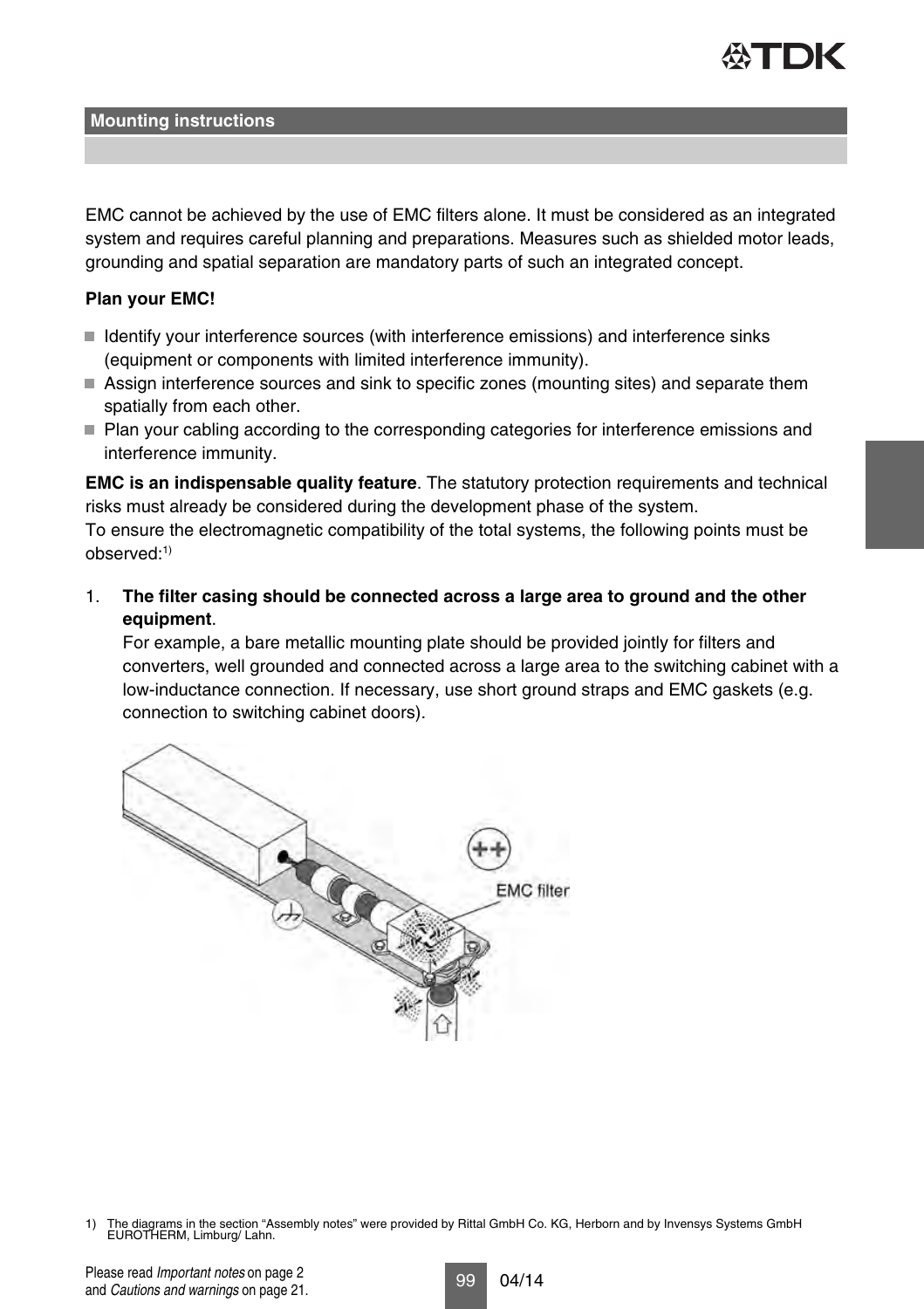

- 2. Be sure to distinguish between:
	- The PE conductor connection of the EMC filter (see also the requirements on the PE connection in "General technical information", Section 8.4), which assures protection against hazardous body currents, and
	- the large-area grounding of the filter, which is required for the interference suppression function of the filter.

 $\triangle$  At operating currents >250 A, we recommend not to run the PE connection between the supply (filter: Line) and output (filter: Load) via the PE pin in the filter housing. This is because of the limited area of the cable socket at the PE terminal to the filter housing. The PE conductor of the supply should preferentially be connected with the PE conductor of the outputs on a PE conductor busbar to which the PE terminals of the EMC filter are also connected. The number of necessary PE connections to the filter depend on the cross section and the required KU factor, which result from the magnitude of the leakage current (see also the safety notes in the "General technical information" Section 8.4). The PE conductor connections must satisfy the requirements of IEC 60364-5-54. At currents >1000 A and/or short circuit currents >25 kA, the PE conductor must not be "looped" via the filter housing.

3. **Set up connections in your system with the same reference potential** in order to reduce electrically coupled interference. All metallic reference potentials of cases, machine and equipment parts should be connected via low-resistance connections suitable for high frequencies and should be interconnected as far as possible.

Set up large-area metallic connections, use the potential equalization busbars and set up short connections via flat-ribbon grounding cables.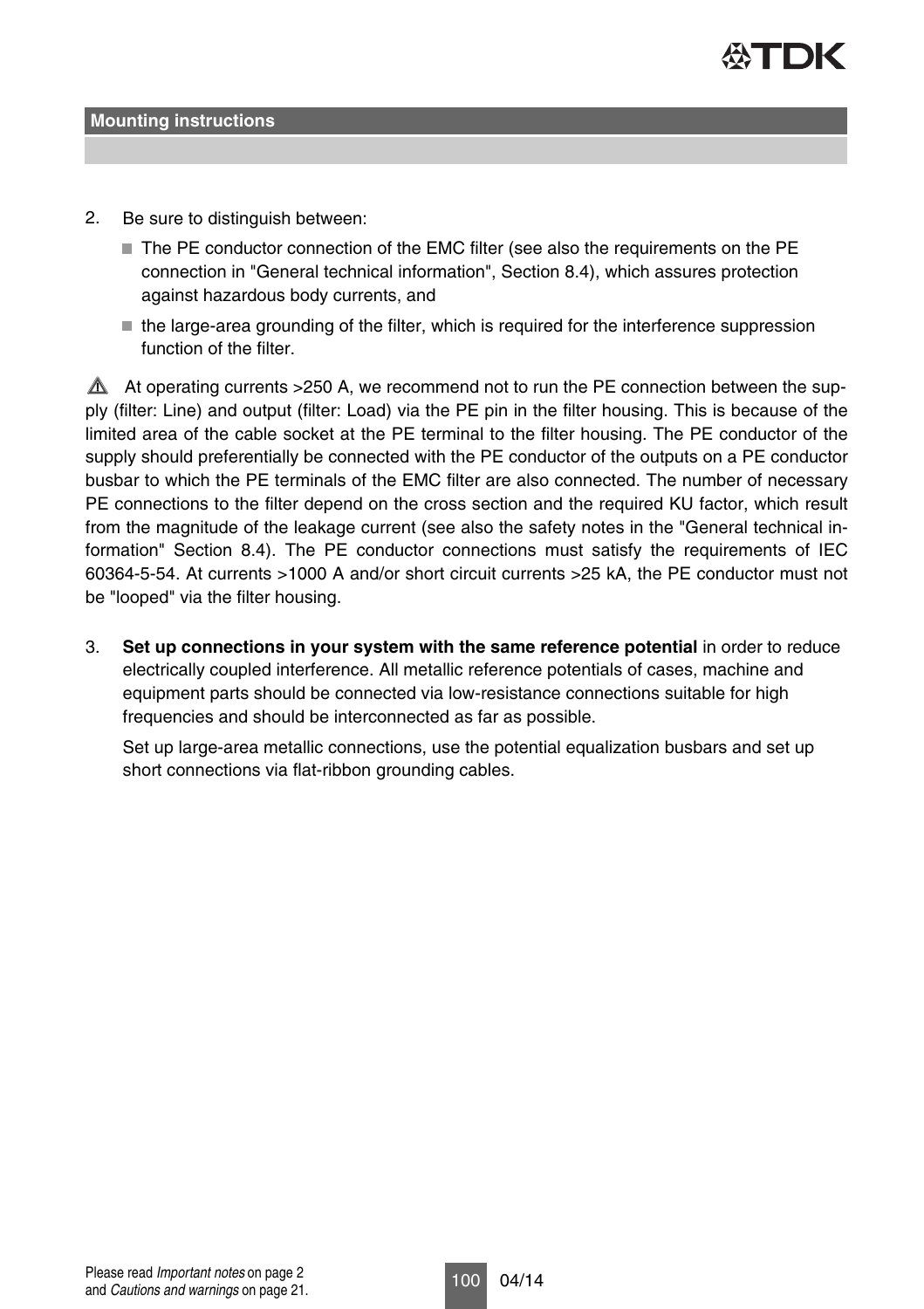

The following should be ensured:

- Large-area conducting attachments
- Low-induction connections (a right-angled flat copper ribbon is to be preferred to circular conductors)
- Short connections (rule of thumb: length divided by width  $<$  3)







Please read Important notes on page 2<br>101 04/14 and Cautions and warnings on page 21.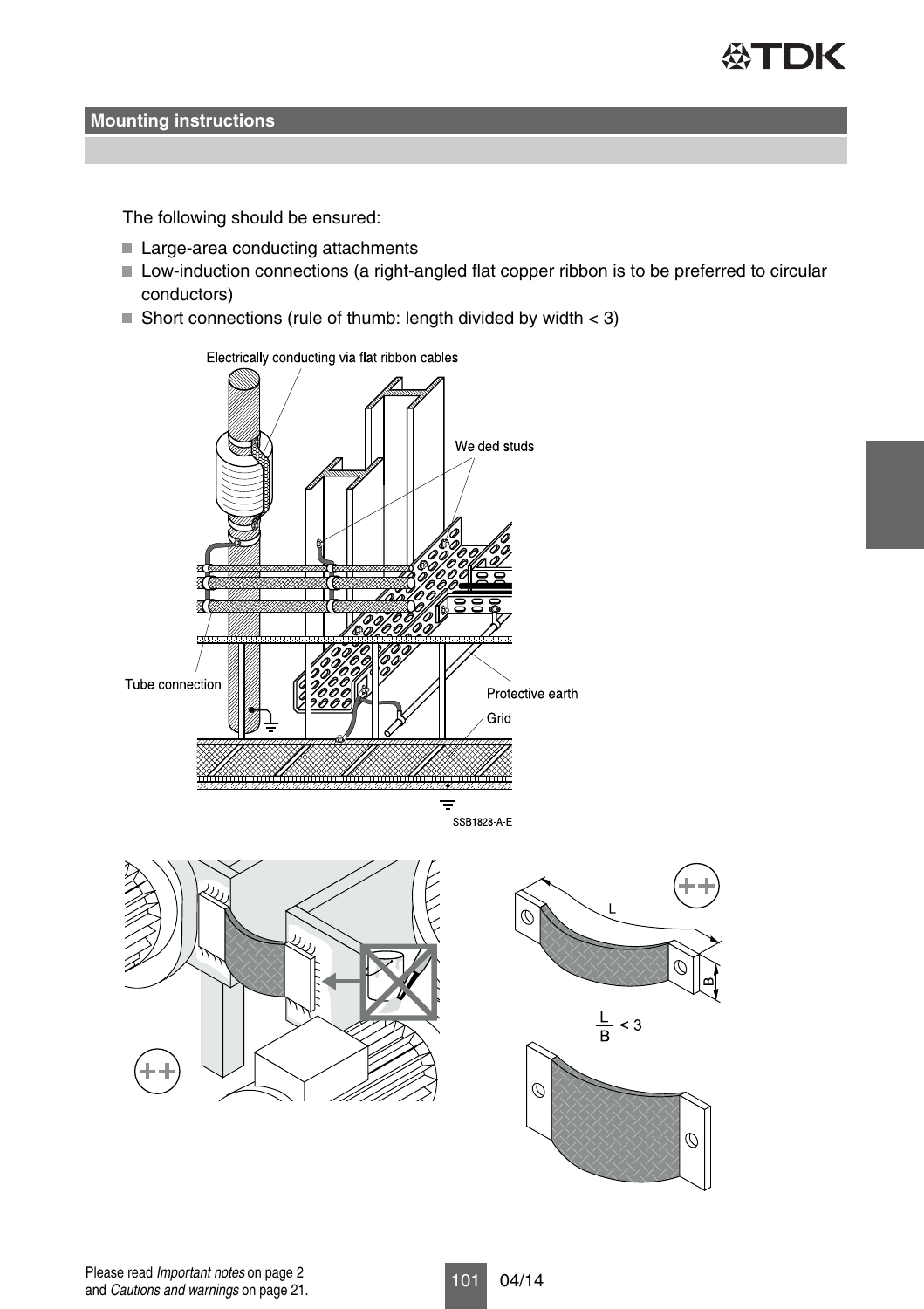

### 4. **Keep leads from the interference source as short as possible!**

Examples:

- A short connection from the converter to the EMC filter; ideally flange-mounted filters to avoid emissions.
- $\blacksquare$  The connection leads between the converter output and the motor should be as short as possible (also to reduce asymmetrical currents caused by the parasitic capacitances of the cable shielding).

## 5. **Leads susceptible to interference must be shielded!**

Examples:

- Connection leads between the frequency converter and motor, if no corresponding output filter is used.
- Connection between the filter and converter on the line side, unless directly flange-mounted.
- Please note that the shielding effect of different cables differs greatly (foil-type shielding, shielding braid of various cover types, combinations).

## 6. **Connect shielded lines on both sides and across a large area with the reference potential, as far as possible directly or close to the entry and exit points of the housing.**

Use the following:

- EMC-compliant cable screw connections (all-round contact)
- EMC baseplates
- $\blacksquare$  EMC shield bus with large-area contacting of the cable shielding with corresponding metal clamps.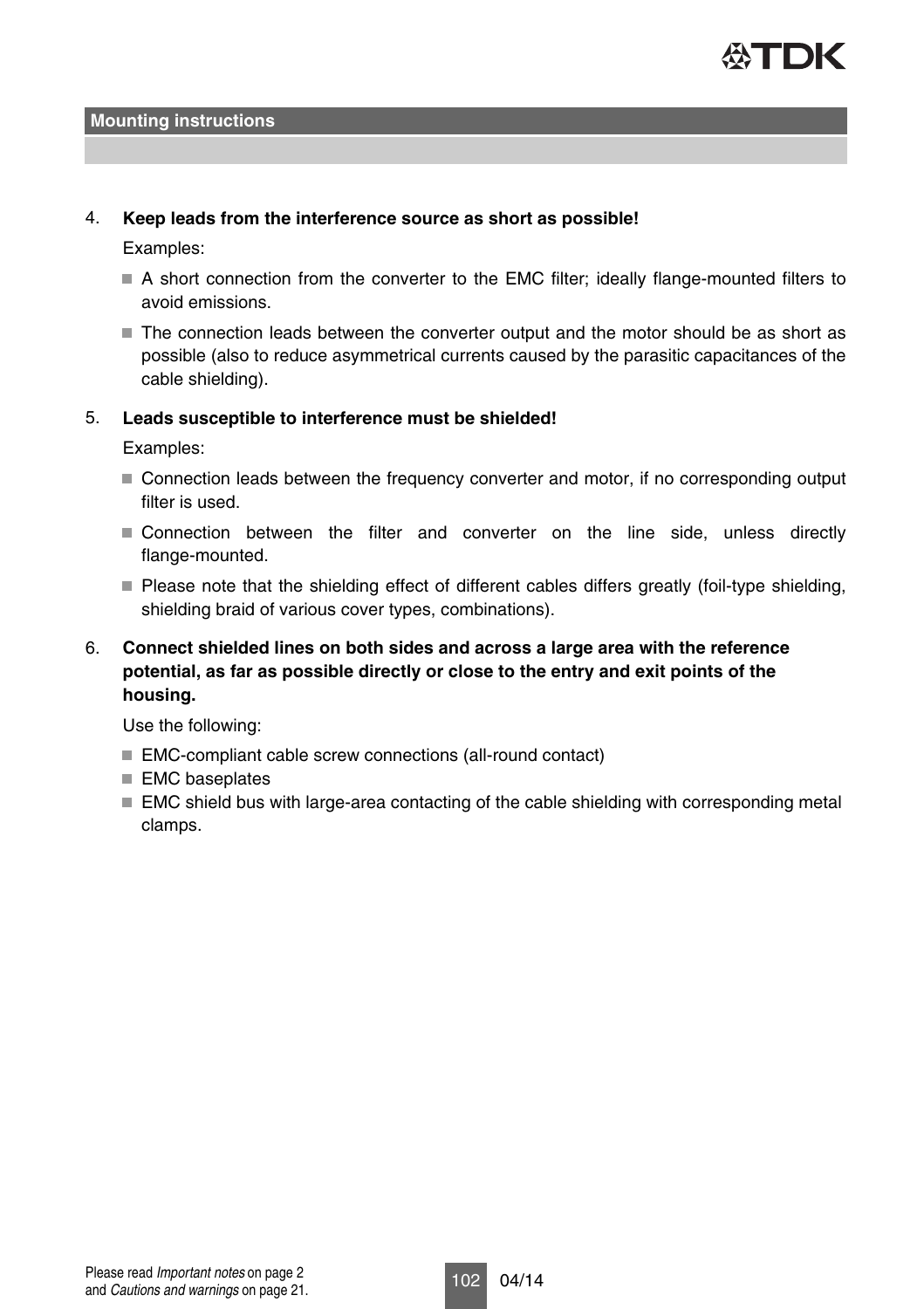

## **Avoid shielding connections via stub lines (pigtails)!**

(twisted shielding braids; soldered cable sockets etc.



You should also ensure EMC-compliant cable screw connections at the motor terminal box. They must satisfy the protection type adapted to the respective location of use. The connection between the cable screws and the terminal box must be of the large-area type. When removing the lacquer, the corrosion protection must be reestablished where necessary.

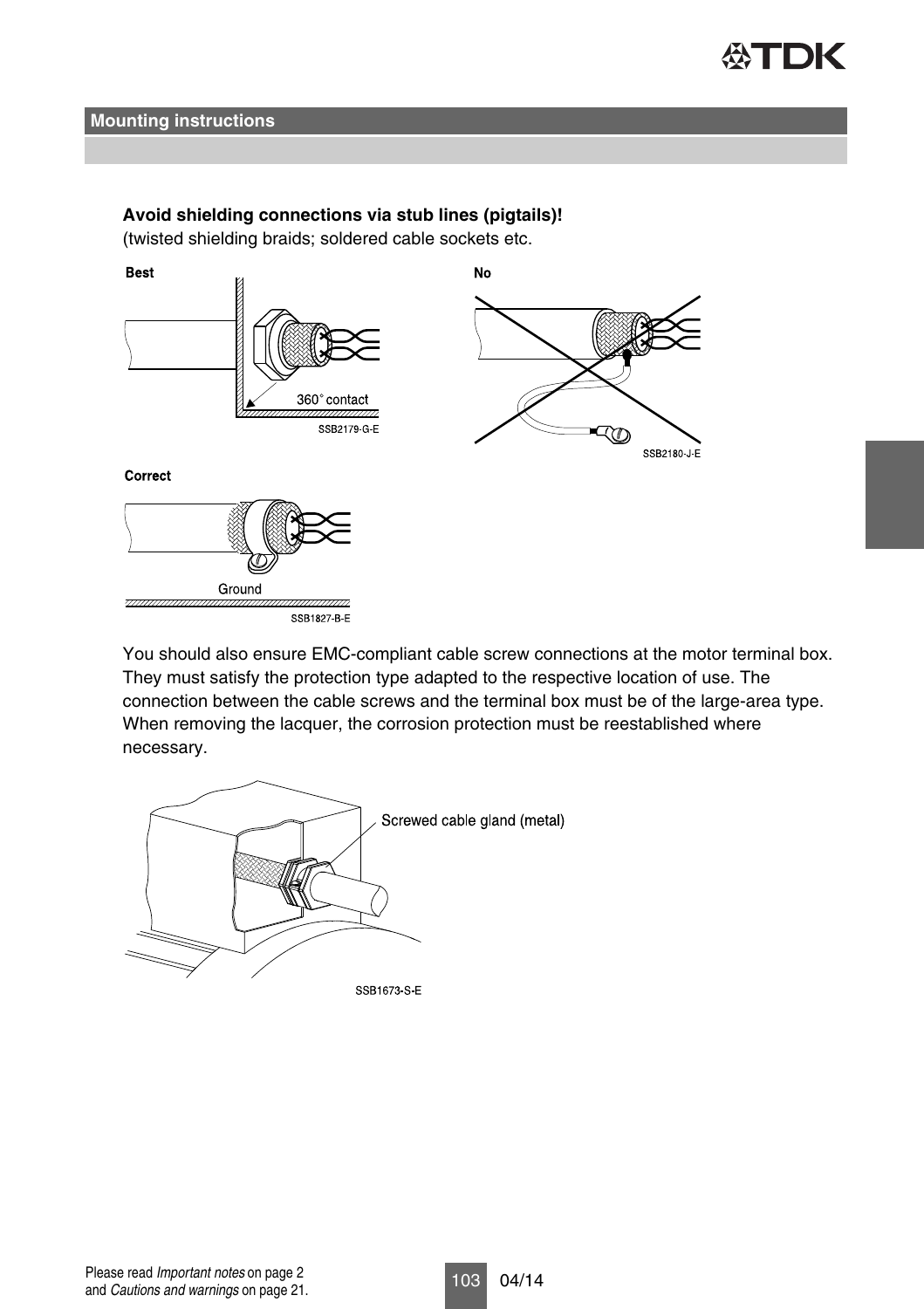

7. **Placing EMC filters directly at the entry and exit points of the casing wherever possible.**

Examples:

- The power terminal side of the filter extends beyond the corresponding opening of the filter housing (Assure protection against contact!)
- Use an appropriate EMC filter.
- Use appropriate housing adapters to obtain the required shielding attenuation (upon request).

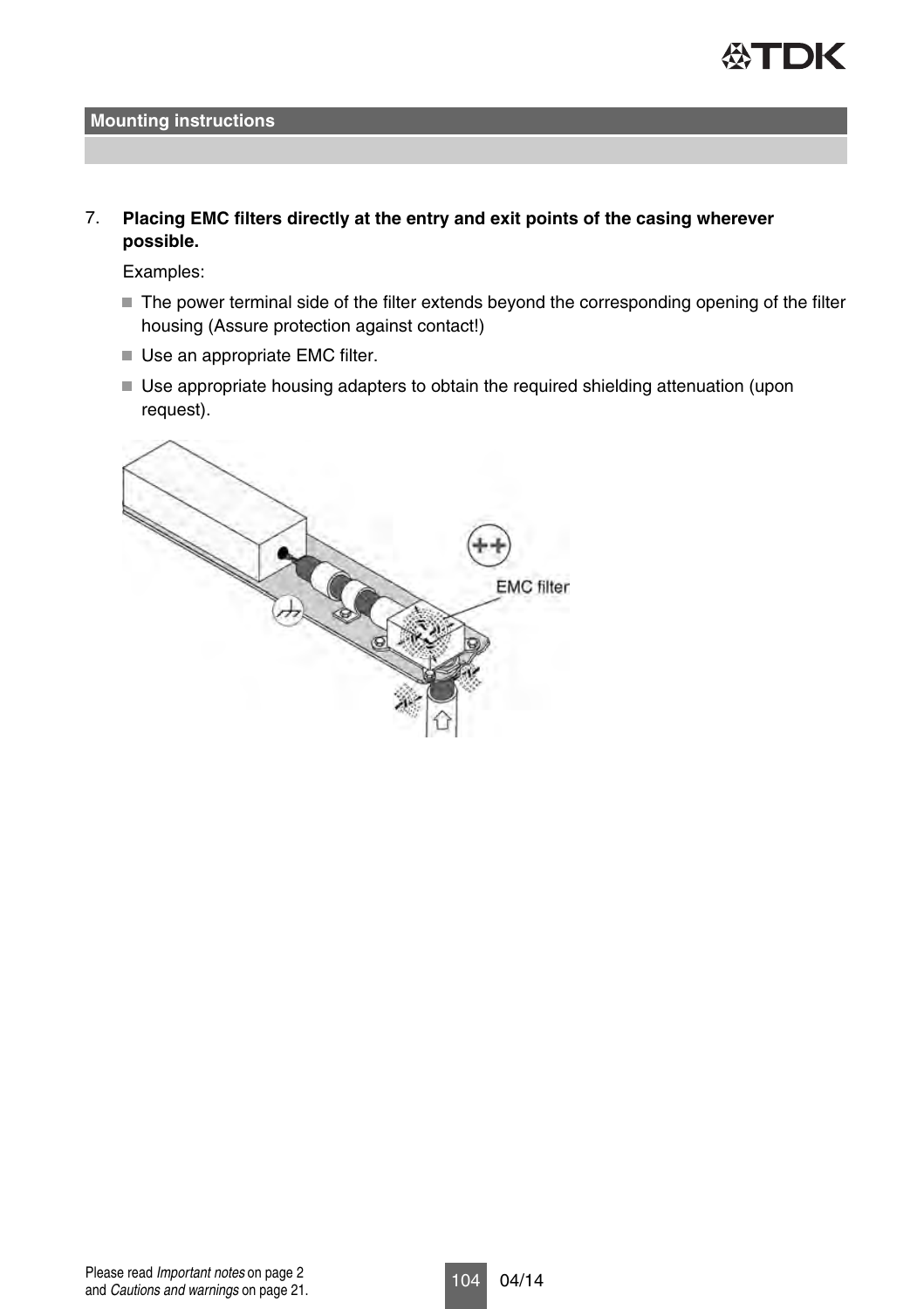

8. **Ensure spatial separation** between leads susceptible to interference and "clean" leads (the first category includes leads between converters and filters, whereas "clean" leads typically run between the power connection and the filter).

Avoid running leads in parallel (to reduce coupled interference).

Ensure spatial separation between signal and power cables in order to avoid coupling (minimum recommended spacing = 20 cm). If necessary, use separating plates and ground them across a wide area.



Run crossed lines at right angles and at a distance as far as possible.

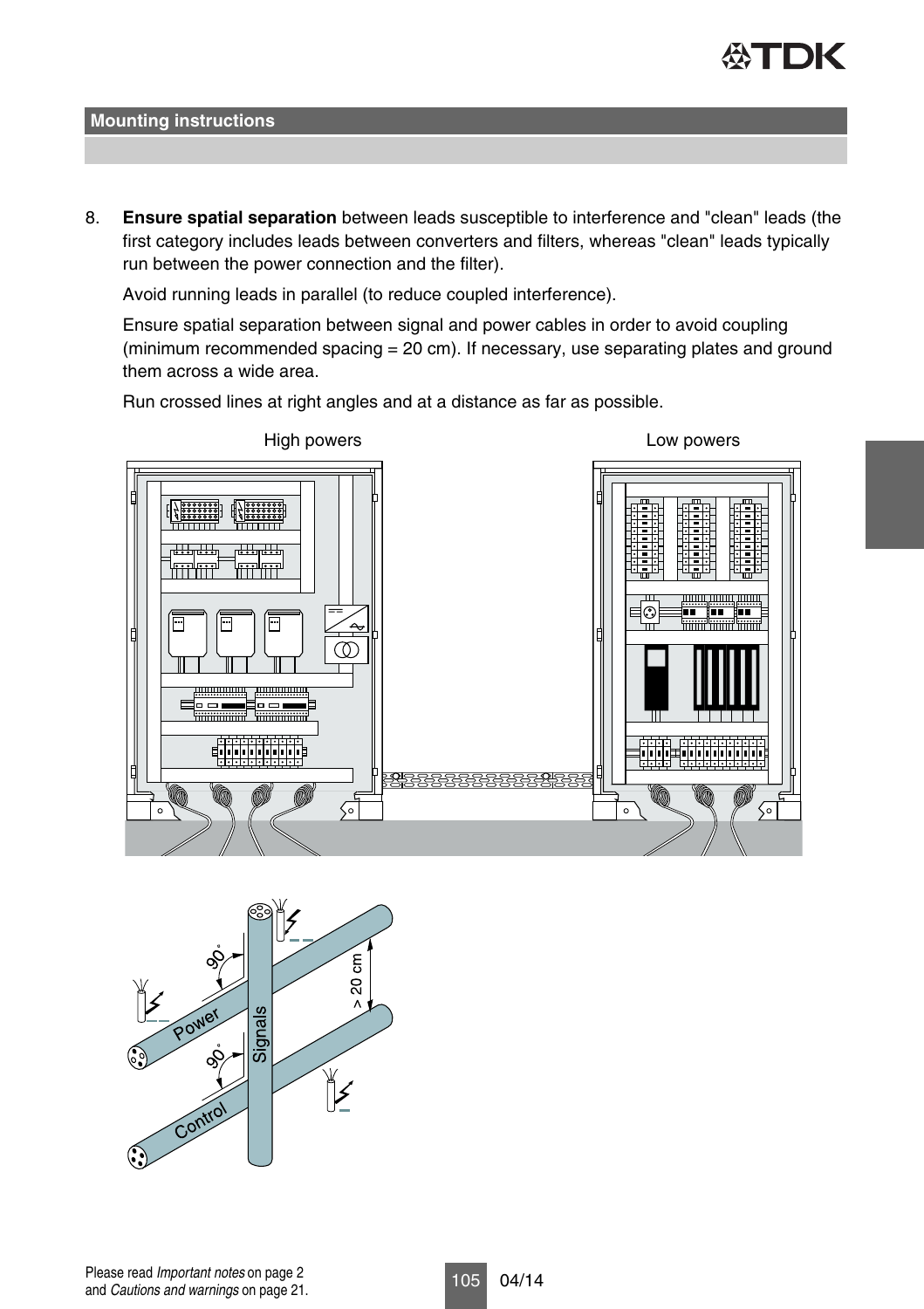

9. To reduce interference coupling, run **leads as far as possible to sheet metal parts** which are connected to the reference potential (mounting plates, switching cabinets, etc.)

Current-carrying leads should also be run as close as possible to the reference potential (to reduce inductively coupled interference).

Preference should be given to cable ducts, cable troughs and installation pipes made of metal rather than plastic in order to improve the electromagnetic compatibility.



- 10. Use twisted two-wire leads for unshielded signal lines (in both directions) in order to minimize the area between them (to avoid magnetic coupling). The same applies to avoiding conductor loops.
- 11. Switched inductors (such as contactors, relays, and magnetic valves) should be connected close to the interference source with corresponding suppression circuits.
- 12. For control signals in the environment of high interference levels use appropriate switching technology, e.g. symmetrical transmission systems with twisted lead pairs in conjunction with data line chokes (see also Data Book "Inductors"), the transmission of digital signals to the RS-422 standard, or in extreme cases use optical fibers to traverse the interference region.
- 13. A Note the mounting position of the filters! Natural convection must never be impaired. This means taking due care of the ventilation slits in the filter casing and maintaining a sufficient distance to other assemblies. Upside-down mounting is prohibited. In particular mounting situations, the thermal conditions may need to be checked in coordination with EPCOS.
- 14. Minimizing noise

Chokes with very diverse core materials represent a significant filter component. AC voltage applications will always involve electro-acoustic effects. The materials and processing technologies used generate noise levels appropriate for use in industrial applications with observation of the harmonic content to EN 50160. However, these can increase significantly with higher harmonic content. In sensitive applications, such as office environments, the advice of EPCOS should be sought.